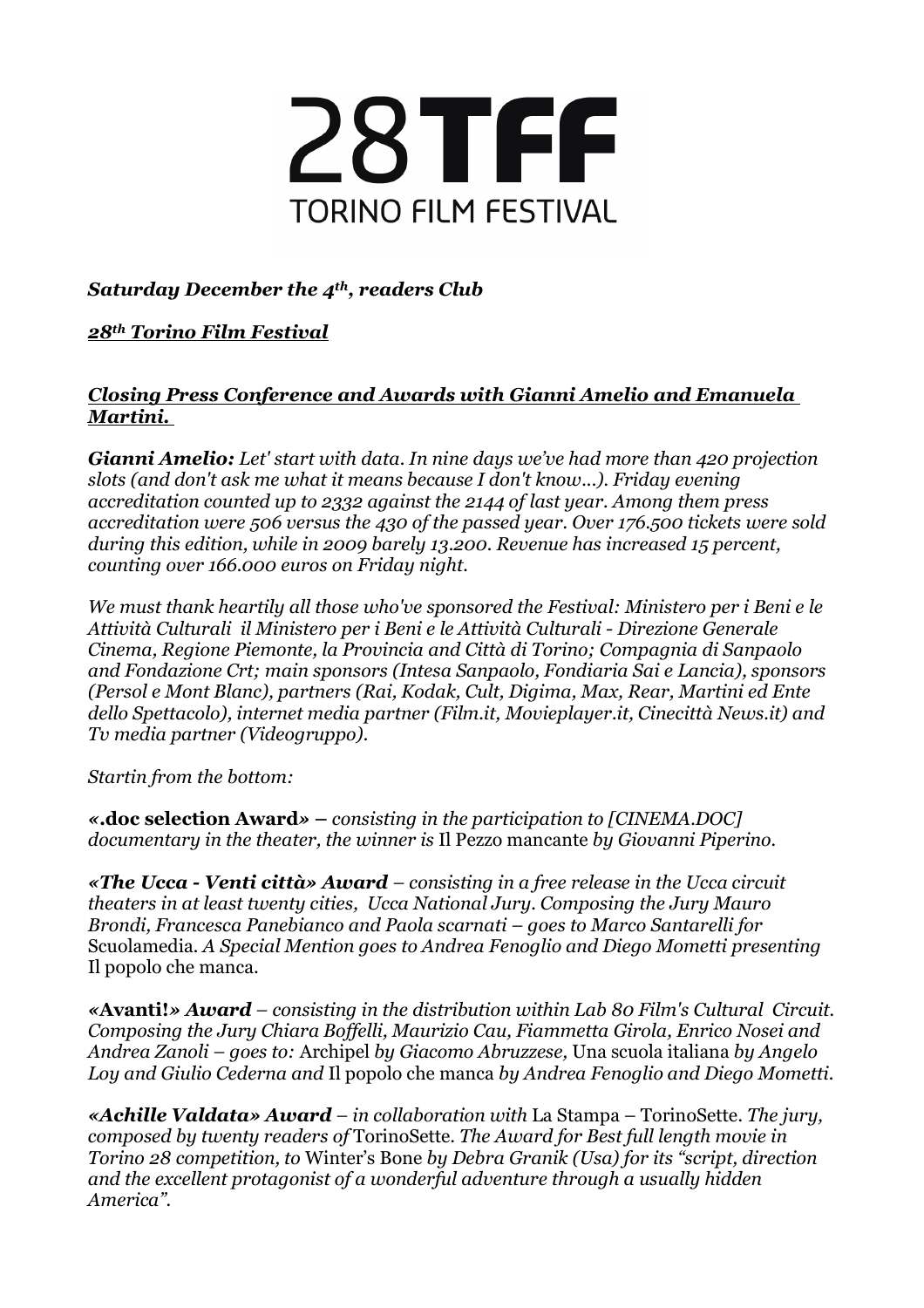*«Invito alla Scuola Holden» Award – prize for the best script in Torino 28, composing the Jury the students of the Corso Biennale di Scrittura e Storytelling. The winner is* Winter's Bone *by Debra Granik for its "balanced writing, female power, unspoken meaning".*

*«Cipputi» Award – composing the Jury Altan, Fabrizio Gifuni and Cosimo Torlo. Altan personally assigns the award to: I'll read first so you can try guessing which movie it is " imperceptibly confusing the boundary between reality and fiction into a narrative structure that's original and gives a great emotional impact. Cordòn documents the true story of a marimba player, melting in its stubbornness and ability to adapt. If traditional Guatemalan music is facing a crisis because people want Rock, Don Alfonso makes his instrument Rock. The story wisely mixes humor and drama becoming a paradigm of what's happening in many jobs: in which the result is uncertain but there might not be other ways to survive".* Las marimbas del infierno *by Julio Hernández Cordón.*

*«Cult» Award – Film of reality. President of the Jury Carlo Antonelli, in the Jury Joshua Siegel and Eva Truffaut. The winner of this Award for Best International Documentary is: motivating "within a strong and intense selection which dares the conventions of film of reality – movies which reveal the limits of biography and autobiography, witnessing the trauma of its effects and investigate the politics of image production, particularly referring to "official versions" Ben Russell and his* Let Each One Go Where He May*, a movie which overturns the cliche of ethnographic film, provoking and fascinating through irreverent and oneiric sensibility.*

*«Fipresci» Award – President of the Jury Jan Lumholdt (Sweeden), in the JuryGábor Gelencsér (Hungary), Victor Matizen (Russia), Thomas Rothschild (Germany), Roberto Tirapelle (Italy) assigns the Award to: motivating "We chose the winner from an array of five extremely valid nominees, equally exceptional. This movie represents a very original voice in high quality Noir film, with an impressive use of locations, of photography and not least of music. Contemporaneously it offers us a surprising interpretation by one of the most refined American (and half Swedish) actors" Let's hope to see many more works by the winner: the Canadian Ed Gass-Donnelly, here in his second direction, for* Small Town Murder Songs.

*«Chicca Richelmy» Award – Prize for the best short made in Piedmont. In the Jury twenty readers of* TorinoSette *is assigned to Luigi Sorbilli presenting* Divergenze, motivating "for the director's ability of conveying incomprehension in such a simple way in a few minutes"

*«Italiana.corti Award» – in the Jury Pierpaolo Capovilla, Marzia Migliora e Giorgio Vasta is assigned to Giacomo Abruzzese for* Archipel. *A Jury Special Prize toSarah Arnold for* Leçon de ténèbres *and a Special Mention goes to Carlo Michele Schirinzi for*  Mammaliturchi!.

*«Italiana.doc» Award – Prize for the Best Italian Documentary, in the Jury Carlos Casas, Gianfranco Rosi and Ana Isabel Strindberg, is assigned to Gianluca and Massimiliano De Serio for* Bakroman*, motivating "The ability to unite the strength and awareness in strong film language and a detailed attention to characters". The Special Prize of the Jury goes ex-aequo to:* Il popolo che manca *di Andrea Fenoglio and Diego Mometti, motivating "since the charming voice of the past through the image of present*